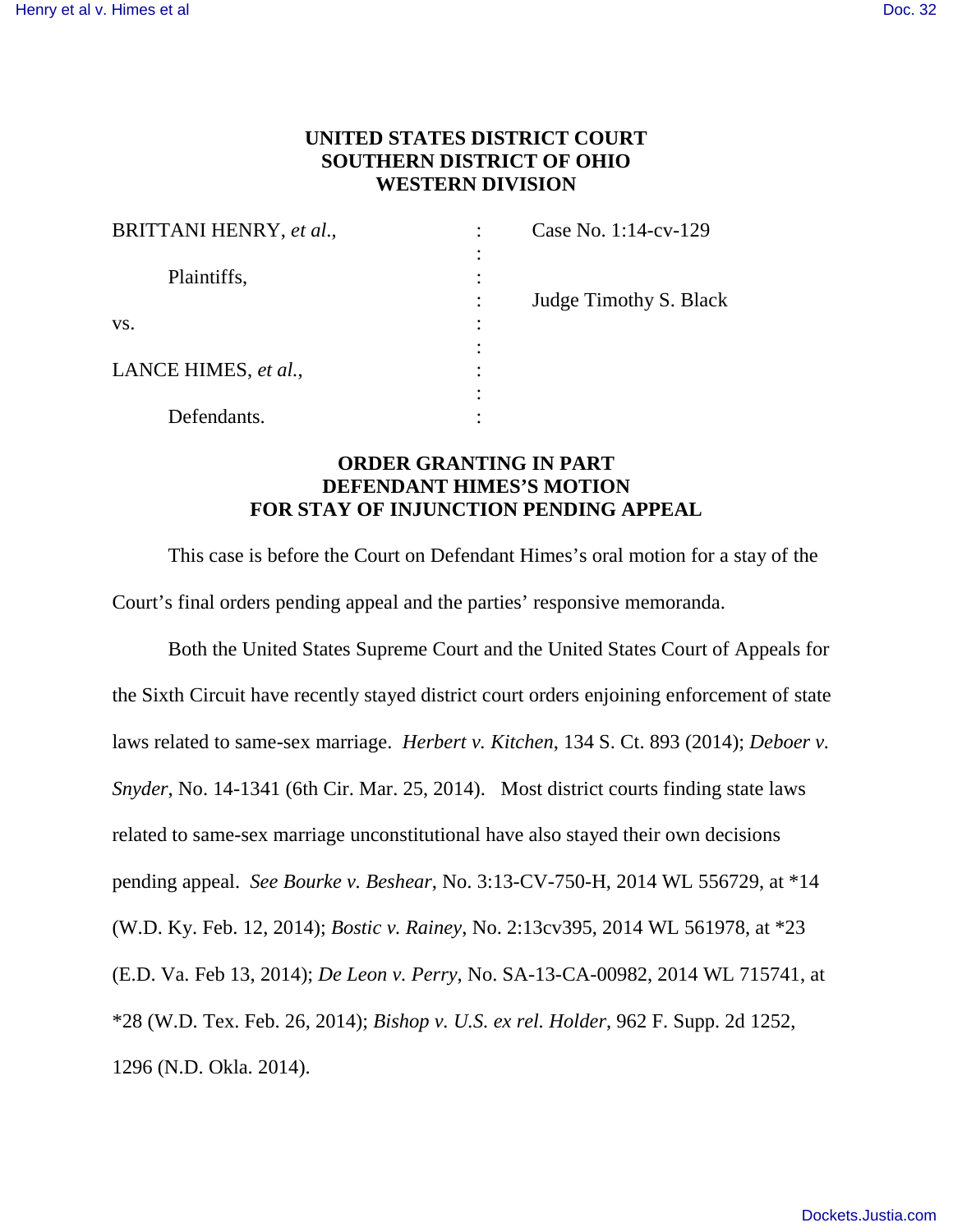United States Judge John G. Heyburn II's opinion in *Bourke*, from which this Court quoted in reaching its decision on the merits, is particularly instructive. In *Bourke*, the court struck down Kentucky's marriage recognition ban, but granted the defendant's request for a stay pending appeal. *Id.,* 2014 WL 556729 at \*14. Judge Heyburn noted that the Supreme Court sent a "strong message" that "cannot be easily ignored" when it granted a stay of the district court's order in *Herbert*. *Id.*[1](#page-1-0) As Judge Heyburn observed: **"[i]t is best that these momentous changes occur upon full review, rather than risk premature implementation or confusing changes. That does not serve anyone well."** *Id.* This Court agrees.

 While this Court believes that Defendant Himes is unlikely to prevail on the merits of his appeal,<sup>[2](#page-1-1)</sup> and will not be irreparably harmed by compliance with the requirements of the United States Constitution, the Court acknowledges that recognition of same-sex marriages is a hotly contested issue in the contemporary legal landscape, and, if Defendant Himes's appeal *is* ultimately successful, the absence of a stay as to this

 $\overline{a}$ 

<span id="page-1-0"></span><sup>&</sup>lt;sup>1</sup> See also DeLeon, 2014 WL 715741 at \*28 (stay issued "in accordance with the Supreme Court's issuance of a stay in *Herbert v. Kitchen*"); *Bostic*, 2014 WL 561978 at \*23 (stay issued "in accordance with the Supreme Court's issuance of a stay in *Kitchen v. Herbert*").

<span id="page-1-1"></span><sup>2</sup> **Since the Supreme Court's holding in** *United States v. Windsor,* **ten out of ten federal trial courts have all declared unconstitutional and enjoined similar bans in states across the country.** *See*, *Kitchen v. Herbert*, 2013 WL 6697874, at \*30 (D. **Utah** Dec. 20, 2013); *Obergefell*, 962 F. Supp.2d at 997-98 (**Ohio)**; *Bishop v. United States ex rel. Holder*, 2014 WL 116013, at \*33-34 (N.D. **Okla**. Jan. 14, 2014); *Bourke v. Beshear*, 2014 WL 556729, at \*1 (W.D. **Ky**. Feb. 12, 2014); *Bostic v. Rainey*, 2014 WL 561978, at \*23 (E.D. **Va.** Feb. 13, 2014); *Lee v. Orr*, 2014 WL 683680 (N.D. **Ill.** Feb. 21, 2014); *De Leon v. Perry*, 2014 WL 715741, at \*1, 24 (W.D. **Tex.** Feb. 26, 2014); *Tanco v. Haslam*, 2014 WL 997525, at \*6, 9 (M.D. **Tenn.** Mar. 14, 2014); *DeBoer v. Snyder*, 2014 WL 1100794, at \*17 (E.D. **Mich.** Mar. 21, 2014); *Baskin v. Bogan* (S.D. **Ind.** April 10, 2014) (J. Young).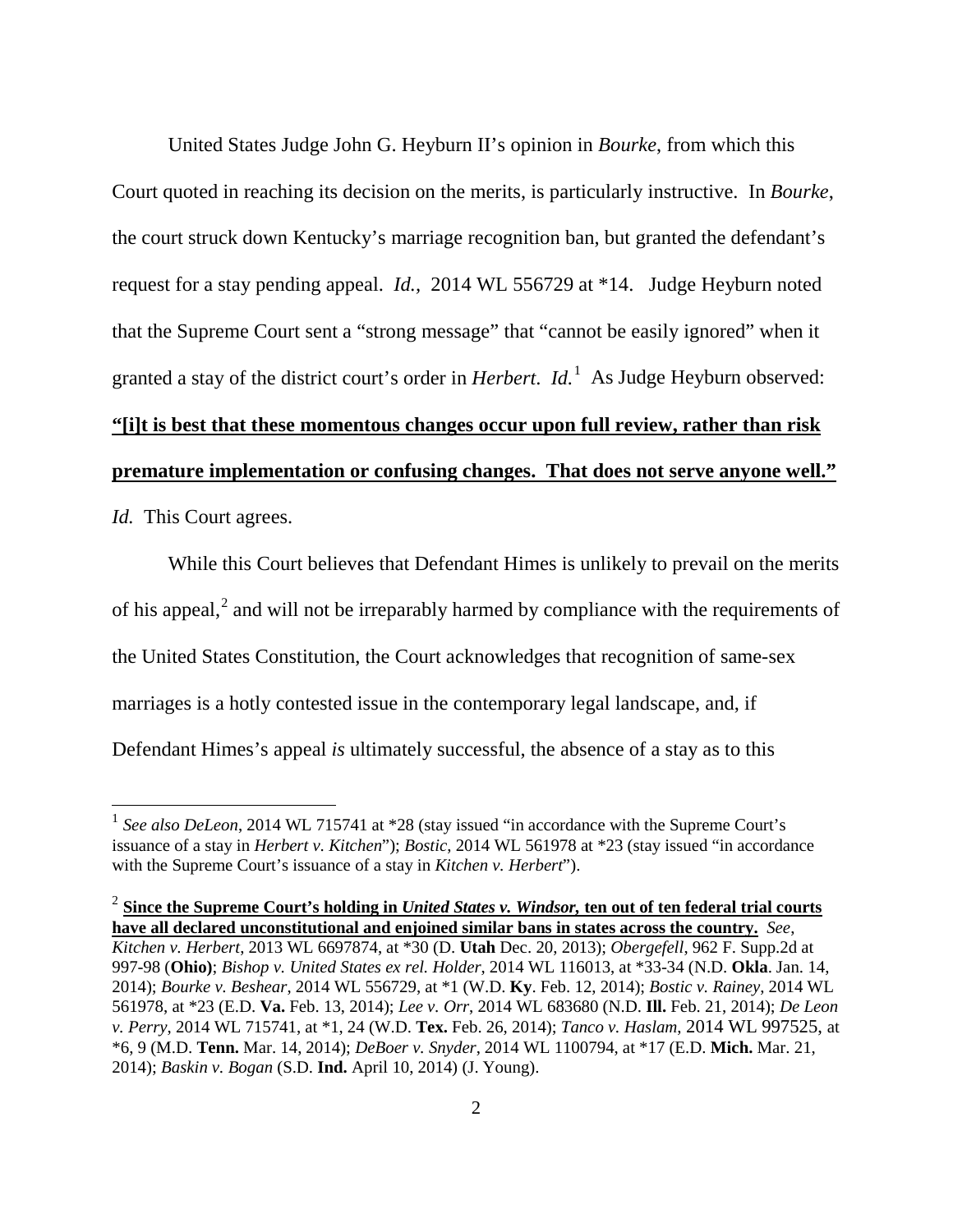Court's ruling of facial unconstitutionality is likely to lead to confusion, potential inequity, and high costs. These considerations lead the Court to conclude that the public interest would best be served by the granting of a stay. Premature celebration<sup>[3](#page-2-0)</sup> and confusion do not serve anyone's best interests. The federal appeals courts need to rule, as does the United States Supreme Court.

While "[t]he arc of the moral universe is long, ... it [does] bend[] toward justice"<sup>[4](#page-2-1)</sup> – albeit slowly, and properly so in this case, so full review can be achieved by our independent branch of government.

 The same considerations and costs do not attach to Plaintiffs' as-applied claims, however, as Plaintiffs have demonstrated that a stay will irreparably harm them individually due to the imminent births of their children and other time-sensitive concerns, (as well as due to the continuing Constitutional violations).

Accordingly, based on the foregoing, Defendant Himes's motion for a stay pending appeal of the Court's ruling that Ohio's marriage recognition bans are facially unconstitutional is hereby **GRANTED**, but the Court's Orders as to the as-applied challenges of the eight individual Plaintiffs are **NOT STAYED**.

## **Ohio shall issue birth certificates for Plaintiffs' children which list both lawfully married same-sex spouses as parents.**

<span id="page-2-0"></span> 3 *See, e.g.*, "Columbus gays travel to Chicago to marry," Columbus Dispatch, Apr. 11, 2014, available a[t http://www.dispatch.com/content/stories/local/2014/04/11/couples-head-out-to-chicago-to-marry.html](http://www.dispatch.com/content/stories/local/2014/04/11/couples-head-out-to-chicago-to-marry.html) (brought to the Court's attention by the Defendant in its pleading (Doc. 31 at 3)).

<span id="page-2-1"></span><sup>&</sup>lt;sup>4</sup> Martin Luther King, Jr. (March 25, 1965, Montgomery, Alabama)